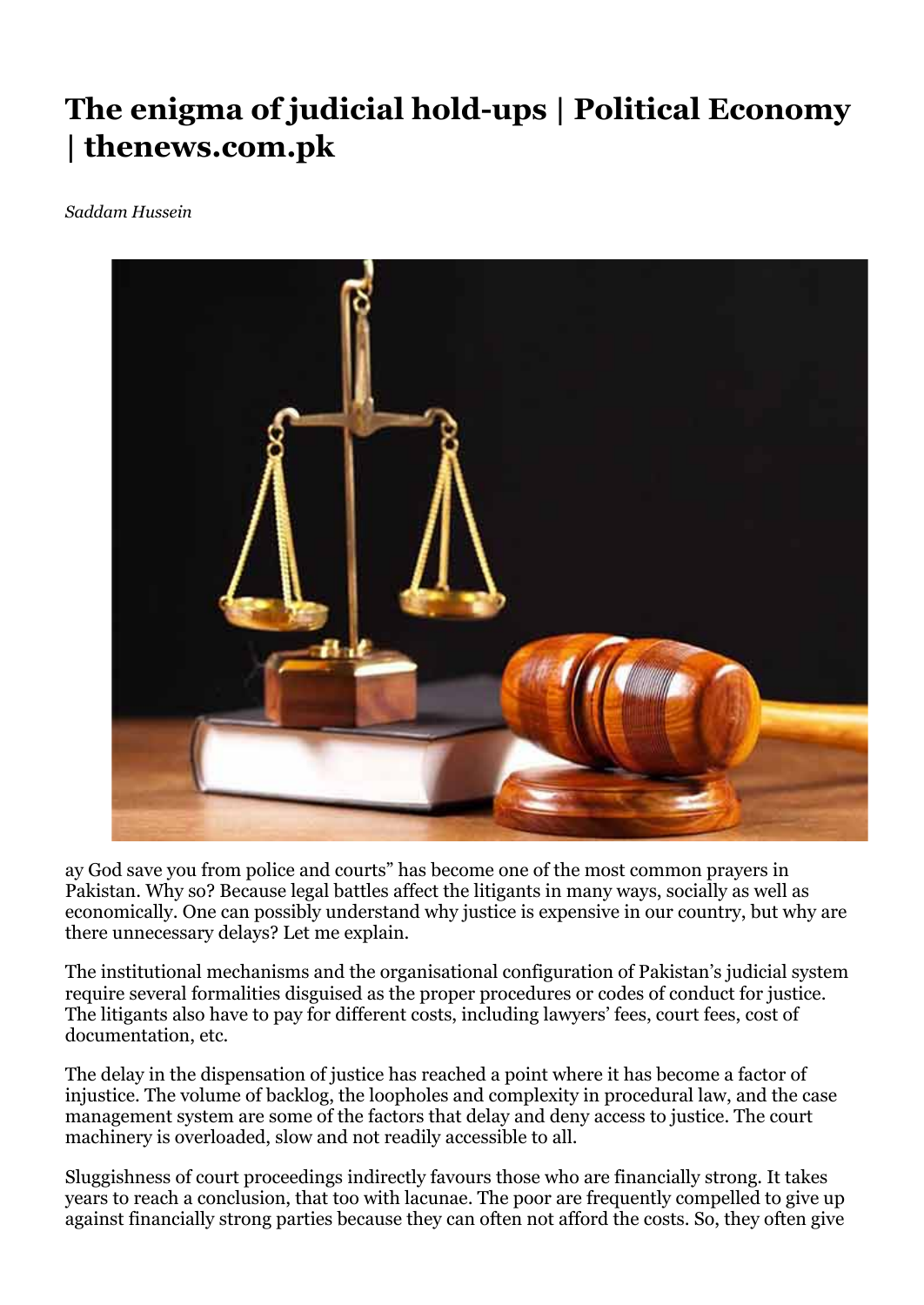up their cases with unconditional apologies or settle out of court, mostly against their wishes.

The unnecessary delays, at least as far as the civil cases are concerned, can be addressed from two standpoints: one unintentional and the other intentional. Unintentional delays can be controlled by revisiting our legal system – perhaps more appropriate for olden times but not for modern lives. The intentional delays must be penalised with effective enforcement.

The current regime of civil suits in Pakistan is governed by the Code of Civil Procedure enacted in 1908. No solid attempt has been to amend the rules of procedures according to present-day needs. Much of the delay occurs as the provisions of the Code of Civil Procedure are not properly observed, leaving speedy disposal of cases compromised. After filing a complaint, the processing fee is often not paid immediately. Therefore, the summons to the defendant are not served in time. After the defendant files his appearance, his advocate often seeks long adjournments to file written statements. Once the pleadings are closed, there comes the stage of producing documentary evidence before issues are settled. Quite frequently no documentary evidence is presented at this stage. Little use is made of the provisions for discovery and inspection of documents and for serving interrogatories.

Delays in the dispensation of justice have reached a point where they have become a factor of injustice. The volume of backlog, the loopholes and complexity in procedural law, and the case management system are some of the factors that delay and deny access to justice. The court machinery is overloaded, slow and not readily accessible to all.

If these provisions are properly utilised, the disagreement between the parties can often be narrowed down before a case goes to trial. Instead, more often than not when the suit comes for trial, the advocates sit down in the court, open the files, probably for the first time, and begin laboriously to prepare lists of documents. Countless hours are wasted this way.

The Code of Civil Procedure, 1908, requires the defendant to submit a written statement within a stipulated period. In most cases, the defendant intentionally does not comply with the time-limit for filing such a statement. Applications are instead filed before filing written statements, causing unnecessary delays in the disposal of proceedings. Where the defendant has no defence, he is naturally interested in prolonging the trial. The liberal attitude of the court in respect of adjournment is one of the main causes of inordinate delay.

Access to justice hits different social classes differently. Upper middle income and higher income classes, in general, can manage the costs in such a way that these do not affect their routines and lives. There is at the most a slight impact. The only costs associated with the higher income classes seem to be with regard to their reputation and mental stress. With their high incomes, this group can hire lawyers or teams of lawyers who handle their legal affairs very effectively.

The poor and the middle and lower-middle classes have to make trade-offs in their budgets. They might have to curtail spending on food to leave money for lawyer's fees or seek a loan leading to mental stress and social problems. Thus, other transaction costs associated with seeking justice in Pakistan favour and tend to consolidate the advantageous position of the higher income classes.

Then there are some non-monetary costs for the litigants as well. These include but are not limited to frustration, depression, worsening of family ties, negative impact on children's education and reputation etc.

The way out of this legal morass is to prescribe timelines for civil cases and heavily penalise those who do not comply. Rules of procedures should be amended and forensics should be at the core of proceedings. Besides state prosecutors, more financing models and mechanisms should be introduced for those who cannot afford large legal bills. There should be checks on lawyers and judges as well. To this end, third-party monitoring and evaluation should be considered.